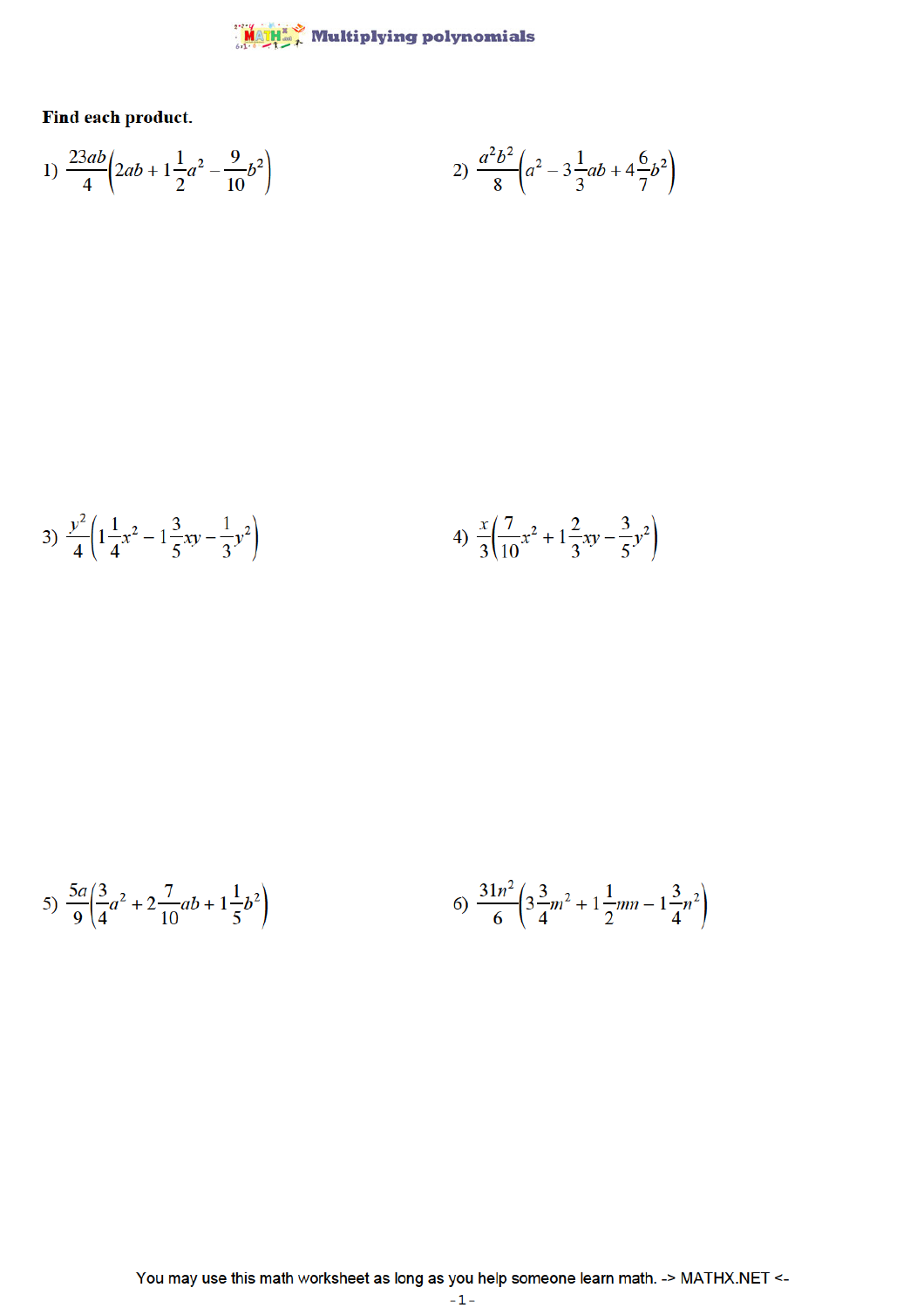7) 
$$
\frac{4}{7} \left( -10xy + 5\frac{1}{6}x^2 + 3\frac{1}{4}y^2 \right)
$$
   
8)  $\frac{3xy}{4} \left( \frac{1}{10}x^2 + 5\frac{3}{4}xy - \frac{1}{6}y^2 \right)$ 

9) 
$$
\frac{13x}{7} \left( 3\frac{1}{9}x^2 - 1\frac{2}{9}xy + 5\frac{2}{5}y^2 \right)
$$
   
10)  $\frac{1}{5} \left( 1\frac{1}{3}m^2 + 2\frac{4}{5}mn - 3\frac{1}{2}n^2 \right)$ 

11) 
$$
\frac{80x}{9} \left( 2\frac{2}{5}x^2 - 3\frac{1}{2}xy - \frac{5}{6}y^2 \right)
$$
 12) 
$$
\frac{6u^4v}{5} \left( -v^2 + \frac{5}{8}u^2 - \frac{1}{2}uv \right)
$$

$$
-2\,-
$$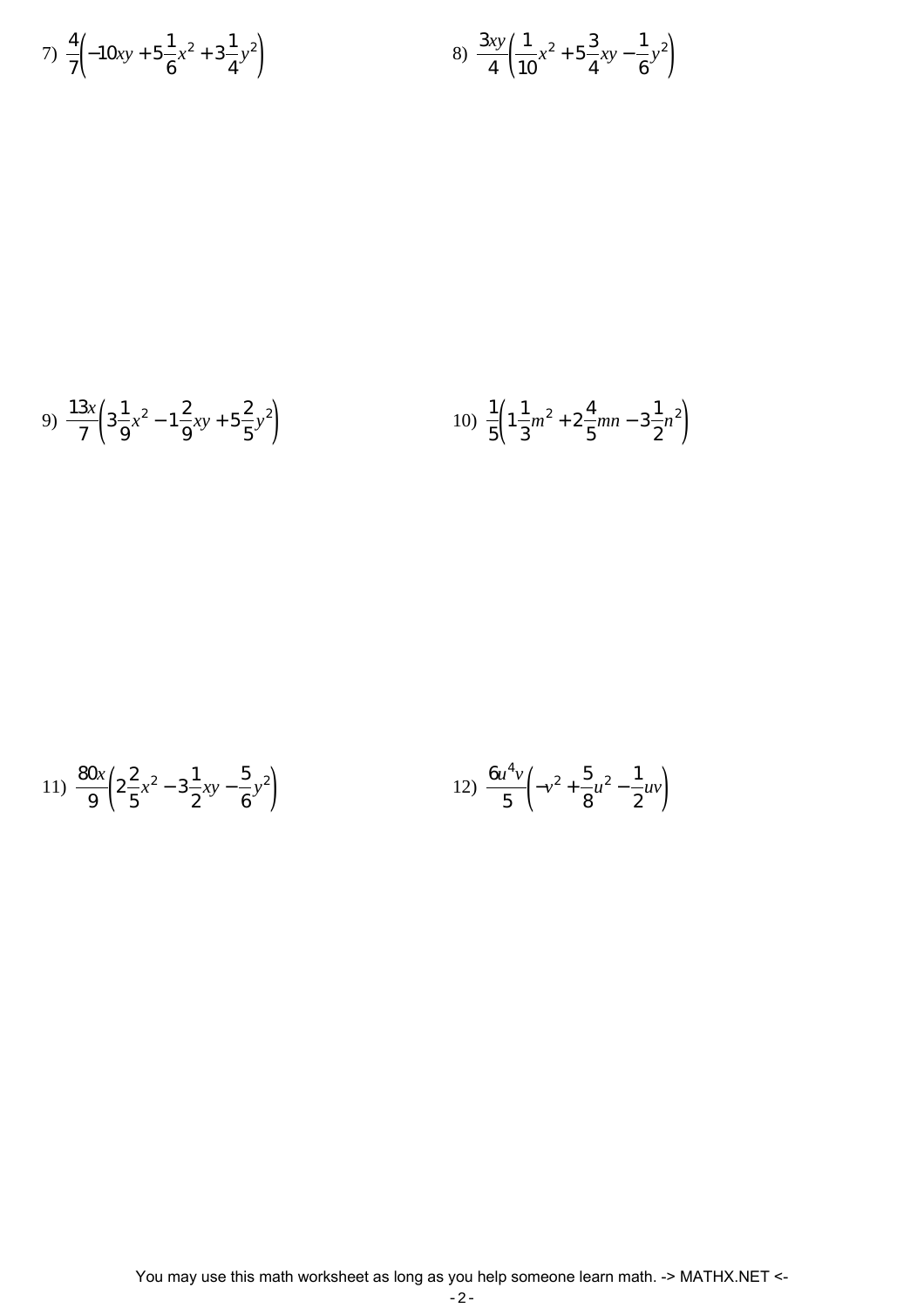13) 
$$
\frac{5xy}{3} \left( -y^2 + x^2 - 2\frac{5}{6}xy \right)
$$
  
14)  $\frac{29y}{8} \left( -5xy + 1\frac{2}{3}x^2 + 1\frac{5}{6}y^2 \right)$ 

15) 
$$
\frac{19u^2}{10} \left( 2\frac{1}{2}u^2 + 1\frac{4}{5}uv + 1\frac{5}{9}v^2 \right)
$$
 16) 
$$
3\frac{2}{3} \left( \frac{1}{7}a^2 - 1\frac{3}{5}ab - 2\frac{1}{6}b^2 \right)
$$

17) 
$$
5\frac{1}{4}\left(1\frac{7}{8}x^2 - 3\frac{5}{6}xy + 5\frac{3}{5}y^2\right)
$$
   
18)  $\frac{1}{2}\left(\frac{8}{9}a^2 - 3\frac{1}{2}ab - \frac{1}{3}b^2\right)$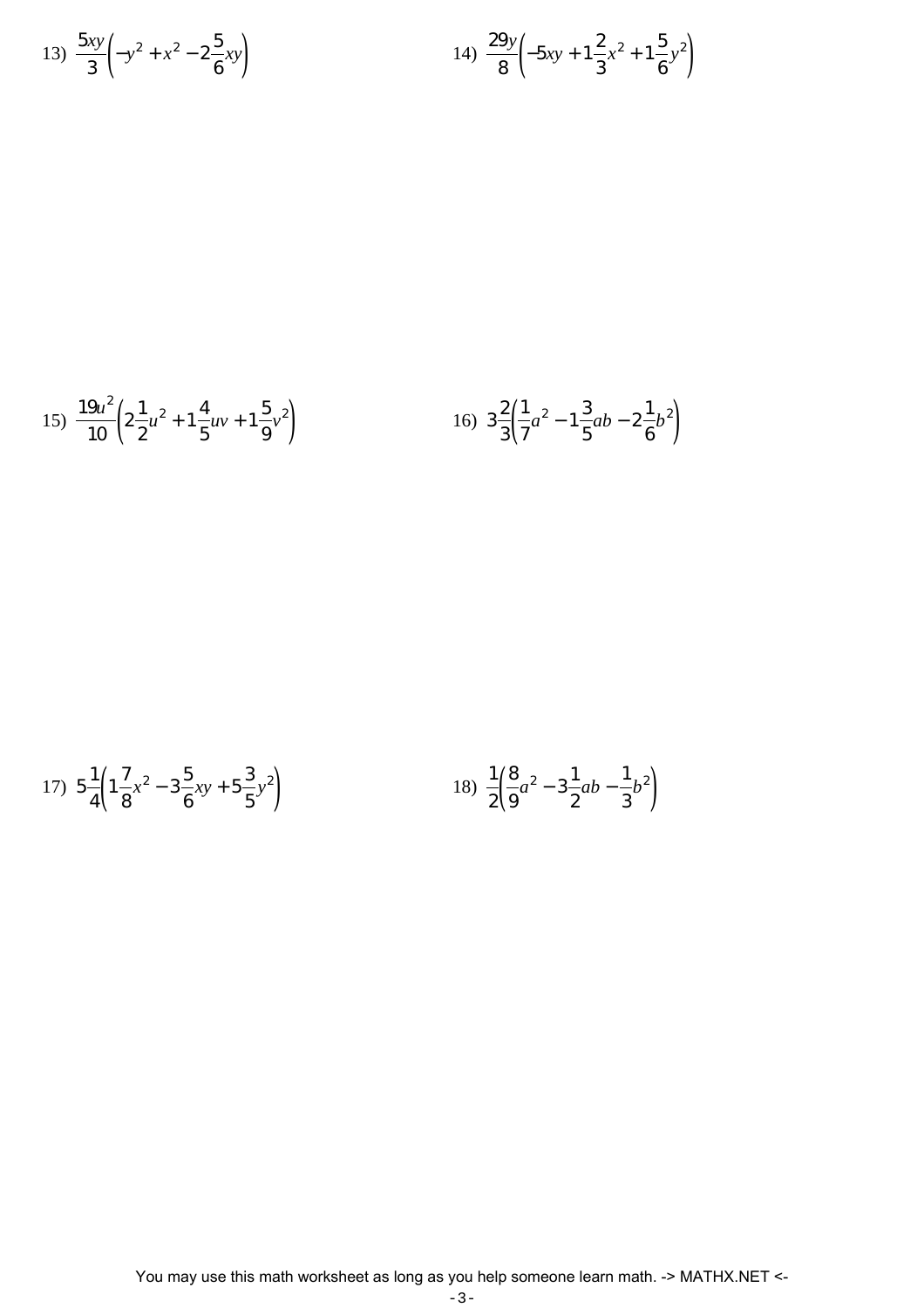19) 
$$
\frac{7x^2}{9} \left( \frac{1}{8} x^2 - 1 \frac{5}{8} xy + \frac{1}{2} y^2 \right)
$$
  
20) 
$$
\frac{32mn}{7} \left( 2mn + 5 \frac{1}{3} m^2 + 5 \frac{2}{9} n^2 \right)
$$

21) 
$$
\frac{3x}{5} \left( \frac{1}{2} x^2 - \frac{5}{6} xy + \frac{1}{2} y^2 \right)
$$
 22)  $2 \frac{1}{3} \left( -2n^2 + 1 \frac{2}{3} m^2 + 3 \frac{1}{2} mn \right)$ 

23) 
$$
5\frac{1}{2}\left(1\frac{1}{7}x^2 - \frac{1}{2}xy + 4\frac{1}{6}y^2\right)
$$
 24)  $\frac{m}{2}\left(m^2 - 1\frac{2}{9}mn + 3\frac{1}{10}n^2\right)$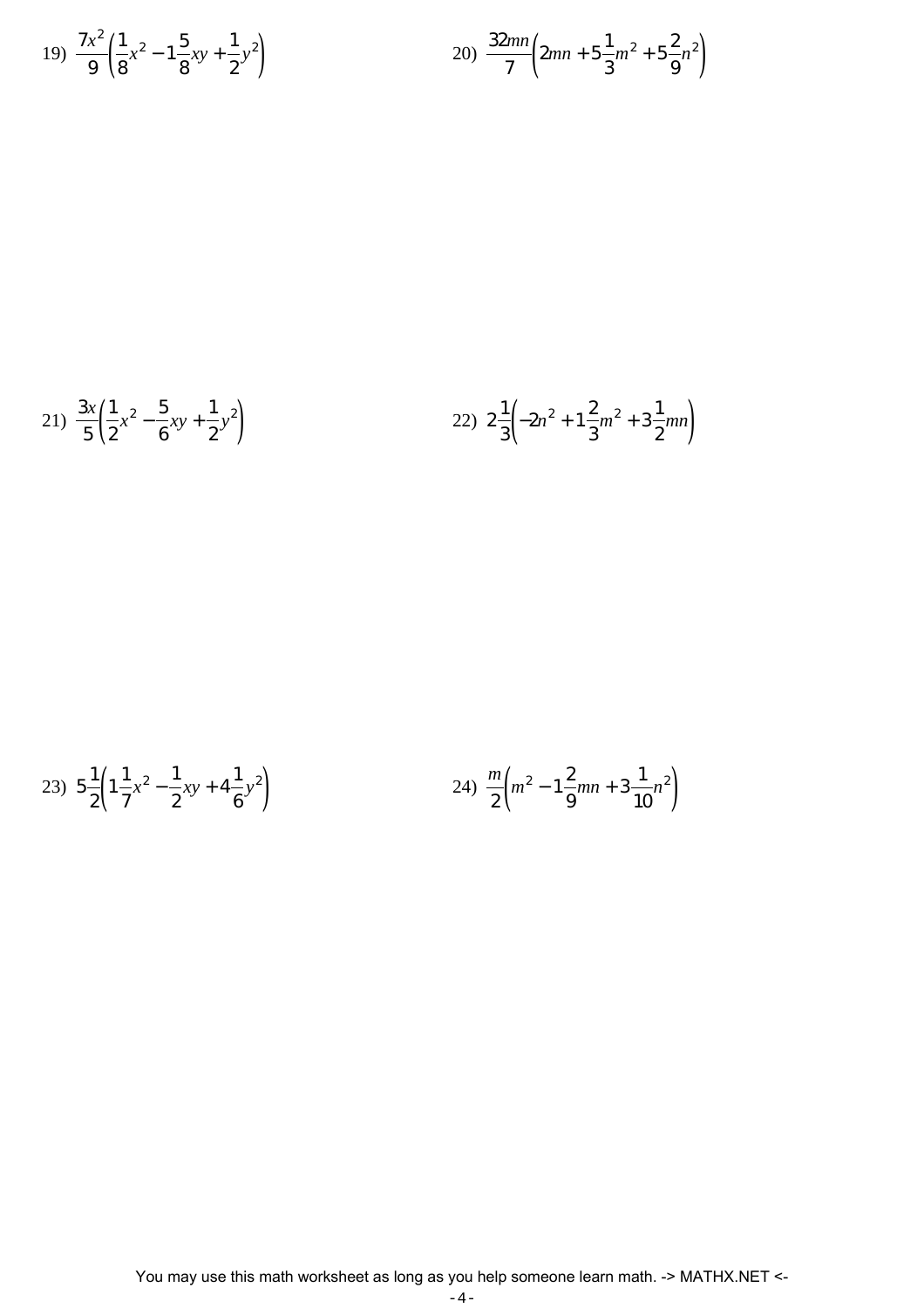25) 
$$
1\frac{5}{6}\left(10\frac{9}{10}x^2 + 2\frac{7}{10}xy + \frac{1}{2}y^2\right)
$$
 26)  $1\frac{4}{5}\left(5\frac{1}{9}x^2 + \frac{1}{3}xy - 1\frac{1}{8}y^2\right)$ 

27) 
$$
\frac{2}{3} \left( 4\frac{1}{8}u^2 + \frac{1}{4}uv + 2\frac{7}{10}v^2 \right)
$$
 28)  $\frac{11y}{9} \left( 10y^2 + x^2 + \frac{3}{5}xy \right)$ 

29) 
$$
\frac{29u^3}{8} \left( 2\frac{1}{6}u^2 - 2\frac{1}{2}uv + 1\frac{1}{4}v^2 \right)
$$
 30) 
$$
2\frac{5}{6} \left( 1\frac{1}{6}x^2 + 1\frac{1}{2}xy + 1\frac{3}{8}v^2 \right)
$$